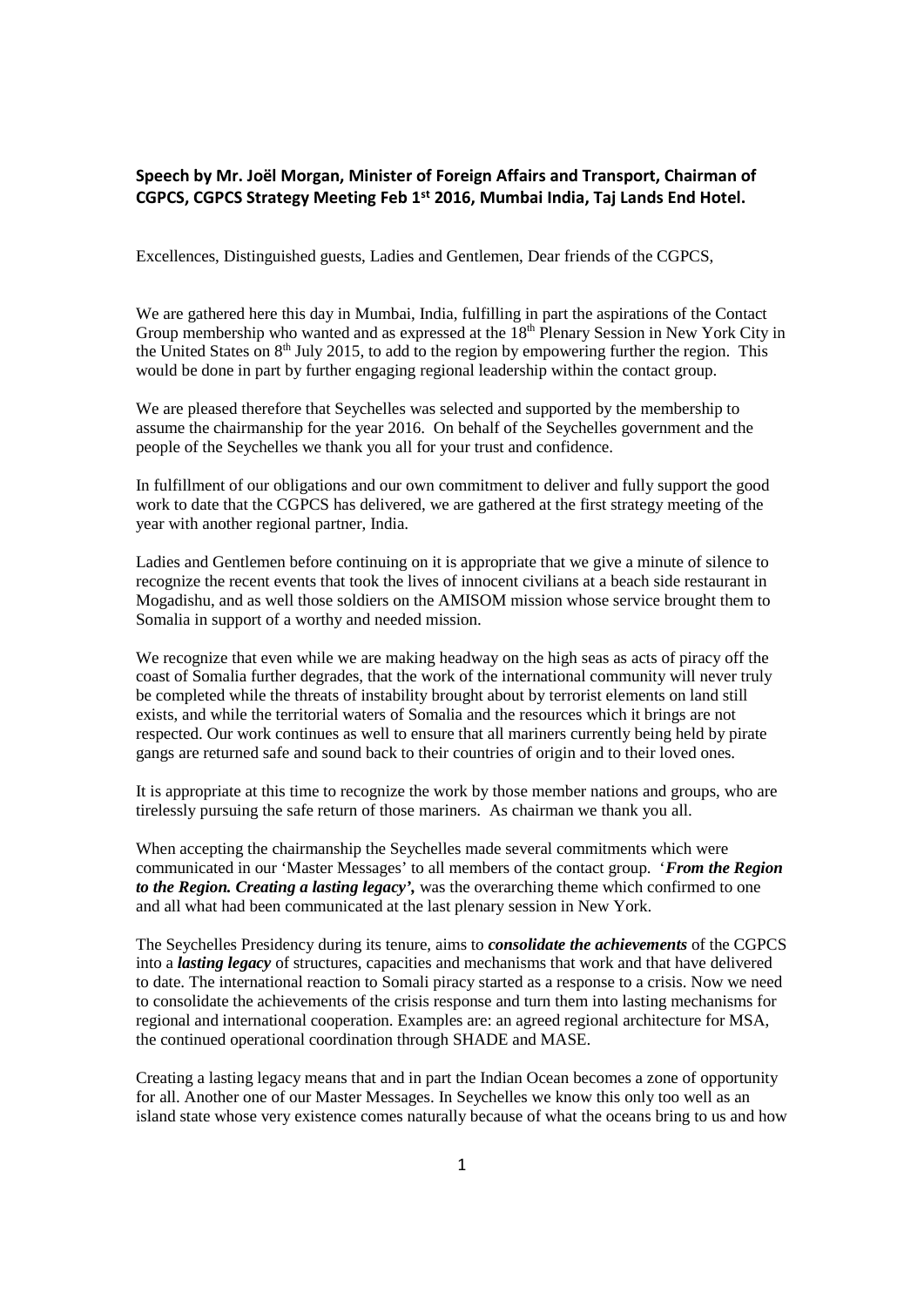we as custodians, care and use it. This is why within the region and world the concept of a 'Blue Economy' is so very important, nay critical to not only small island developing states, but as well littoral states and beyond.

Many young men took to sea because of poverty or the lack of economic opportunities drove them to do so. If we do not provide for jobs and economic opportunities those young men, encouraged by their surroundings and families, will continue to consider maritime piracy as an alternative.

Developing the Blue Economy aims at building the full economic potential of the sea thus creating jobs and economic opportunities. Providing jobs for those who look to piracy as a source of 'work', is what a 'Blue Economy' approach will counter if approached correctly. We are committed as a regional state, a small island developing nation, and as current chair of the Contact Group for Piracy off the Coast of Somalia, to ensure that as we work to end piracy, that we as well promote strategies that will create positive opportunities for all, in legal, environmental friendly approaches, so that our Indian Ocean becomes a positive example of what can happen when partners from all corners of this global village joins forces in a positive way. It can be done and we are doing it today. The work of the CGPCS has shown to one and all just that.

Ladies and Gentlemen this year marks the  $45<sup>th</sup>$  anniversary of a UN General Assembly declaration that was made in December 1971, that the Indian Ocean should remain a zone of peace. At that time during the struggles of a cold war mentality, where ideologies stared down at each other, the concept was visionary and noble. As we strategize this day in historic Mumbai, let us keep this in mind, that we are here, despite perceptions and discussions that the job has been completed, that we are as yet not at the end point of our noble effort.

Recently and as of the  $1<sup>st</sup>$  of December 2015, the HRA was reconfigured and drawn back following intense consultations by key stakeholders. Best Management Practices arose following a need to consolidate an approach so that ships of all types could safely navigate waters under threat of a pirate menace. We are now two months into the revised HRA and we know that the matter of a high risk area remains high on agendas of many and rightly so. While we convene and deliberate let us resolve to keep our focus on the end game and the 'what happens after', as piracy further erodes and risks decline.

December 1<sup>st</sup> 2015 was a milestone, the others will arrive later in the year when our partners from the EUNAVFOR and NATO missions announce their onward mission approaches as 2016 reaches its end point. Again as a group who has worked with solid determination, we must be careful in not losing what has been achieved by not having assets that can be used to effectively check and counter check any attempt by pirate gangs to reassert themselves.

The effort to date has been an all hands on deck approach to build capacity and ability within the region while improving upon sharing of information between partners. Within the region and under the auspices of the Indian Ocean Commission, regional states have increased cooperation and stepped up their engagements against piracy aggression. And within the Seychelles we note the arrival of the COI anti piracy cell and later RAPPICC, which has now become REFLECS3.

The relationships established within the contact group has as well afforded opportunities for bilateral relationships between nations to occur, and as well further establishing the role of private organizations and here I will mention Oceans Beyond Piracy and BIMCO, to name but a few, as key partners whose help and guidance has been well appreciated.